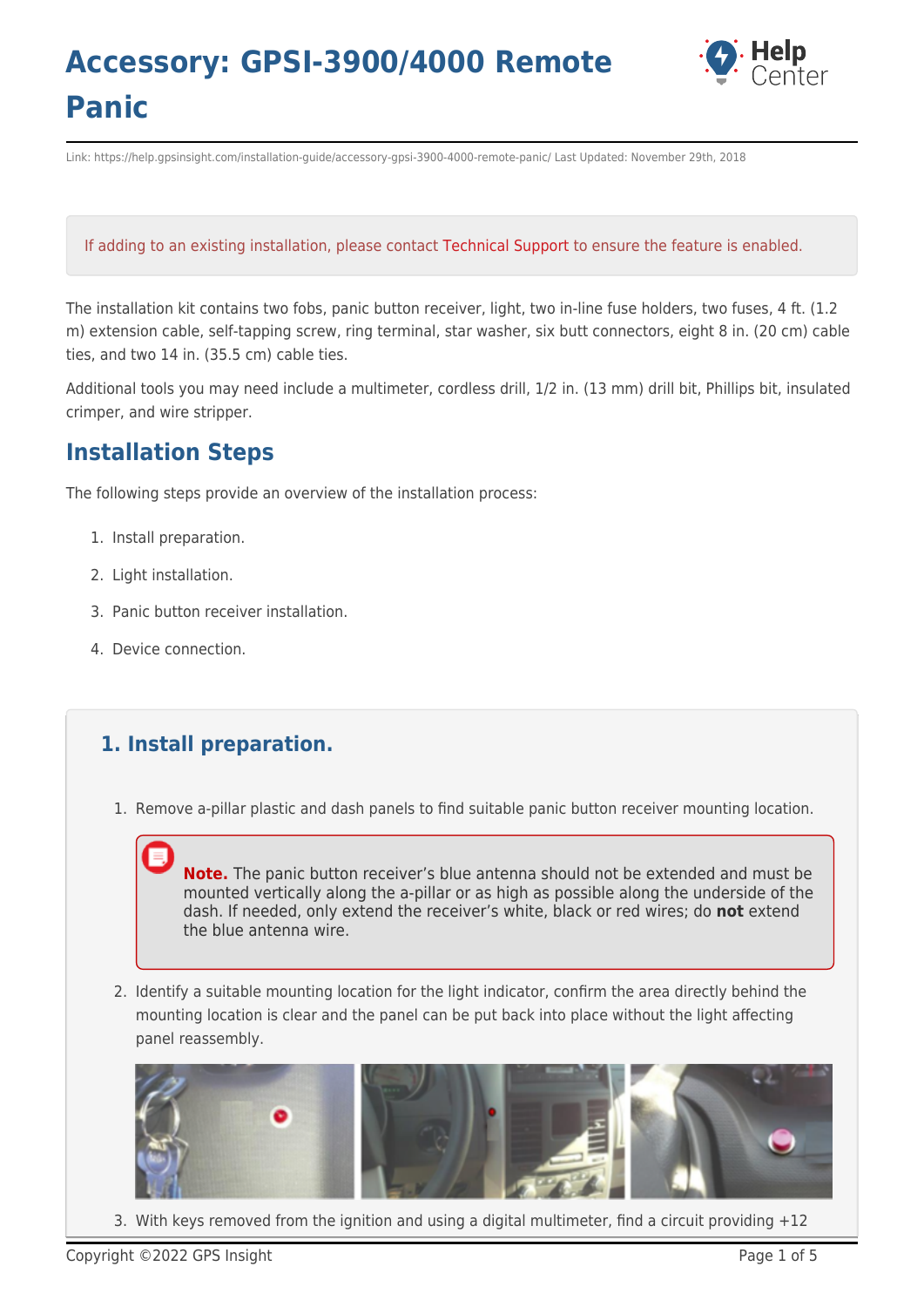

Link: https://help.gpsinsight.com/installation-guide/accessory-gpsi-3900-4000-remote-panic/ Last Updated: November 29th, 2018

VDC of constant power.

4. Identify a suitable chassis ground location; dash metal is **not** an acceptable grounding location.

### **2. Light installation.**

Locate light, cordless drill, 1/2 in.(13 mm) drill bit, butt connector, in-line fuse holder, and fuse.

- 1. Drill a 1/2 in.(13 mm) hole for the light in the location identified in **Installation preparation Step #1.2**.
- 2. From the front of the dash panel, feed the light wires through the hole and press the light so that it is flush with the face of the panel.
- 3. Crimp in-line fuse to the red wire and insert fuse into the holder.
- 4. Route the light wires to the GPS device mounting location behind the dash cluster.



### **3. Panic button reciever installation.**

Locate panic button receiver, in-line fuse holder, fuse, ring terminal, star washer, self-tapping screw, wire strippers, and insulated crimper.

**Note.** If needed, use extension cable and butt connectors, to extend the receiver's red and white wires to the GPS device mounting location behind the dash cluster.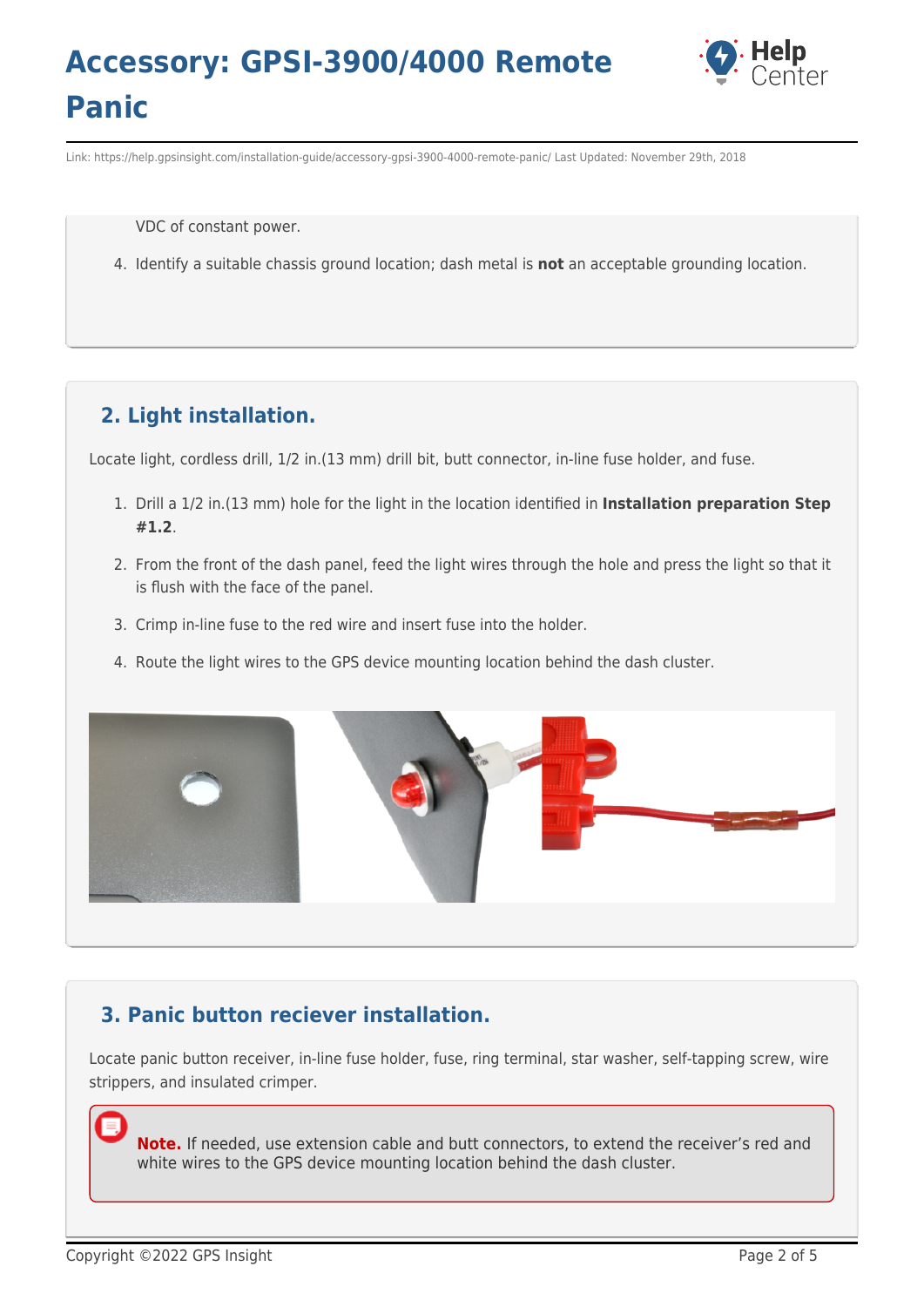

Link: https://help.gpsinsight.com/installation-guide/accessory-gpsi-3900-4000-remote-panic/ Last Updated: November 29th, 2018

- 1. Remove 1 in. (2.5 cm) of insulation from the receiver's two black wires, fray the wire strands of each, twist together, and crimp to a ring terminal.
- 2. Remove 1/2 in. (1.27 cm) of insulation from the receiver's white and red wires, crimp the red wire to an inline fuse holder, and insert fuse into the holder.
- 3. Mount the receiver high in the dash, screw ring terminal to chassis and route white and red wires to the GPS device mounting location behind the dash cluster.
- 4. Secure the receiver's blue antenna wire vertically along the a-pillar or high under the dash.



### **4. Device connection.**

Locate wire stripper, insulated crimper, three butt connectors, cordless drill, ring terminal, star washer and self-tapping screw.

1. Strip 1/2 in. (1.27 cm) of insulation from the 3900/4000 harness blue input wire (see Pin below) and twist the wire strands before connecting the receiver's white wire to the device's blue harness wire.



2. Strip 1/2 in. (1.27 cm) of insulation from the 3900/4000 harness green wire and connect solid black light wire to device harness green wire.

**Note.** Device negative (-) output color and pin number: – **GPSI-3900** output 0 Green (Pin 2)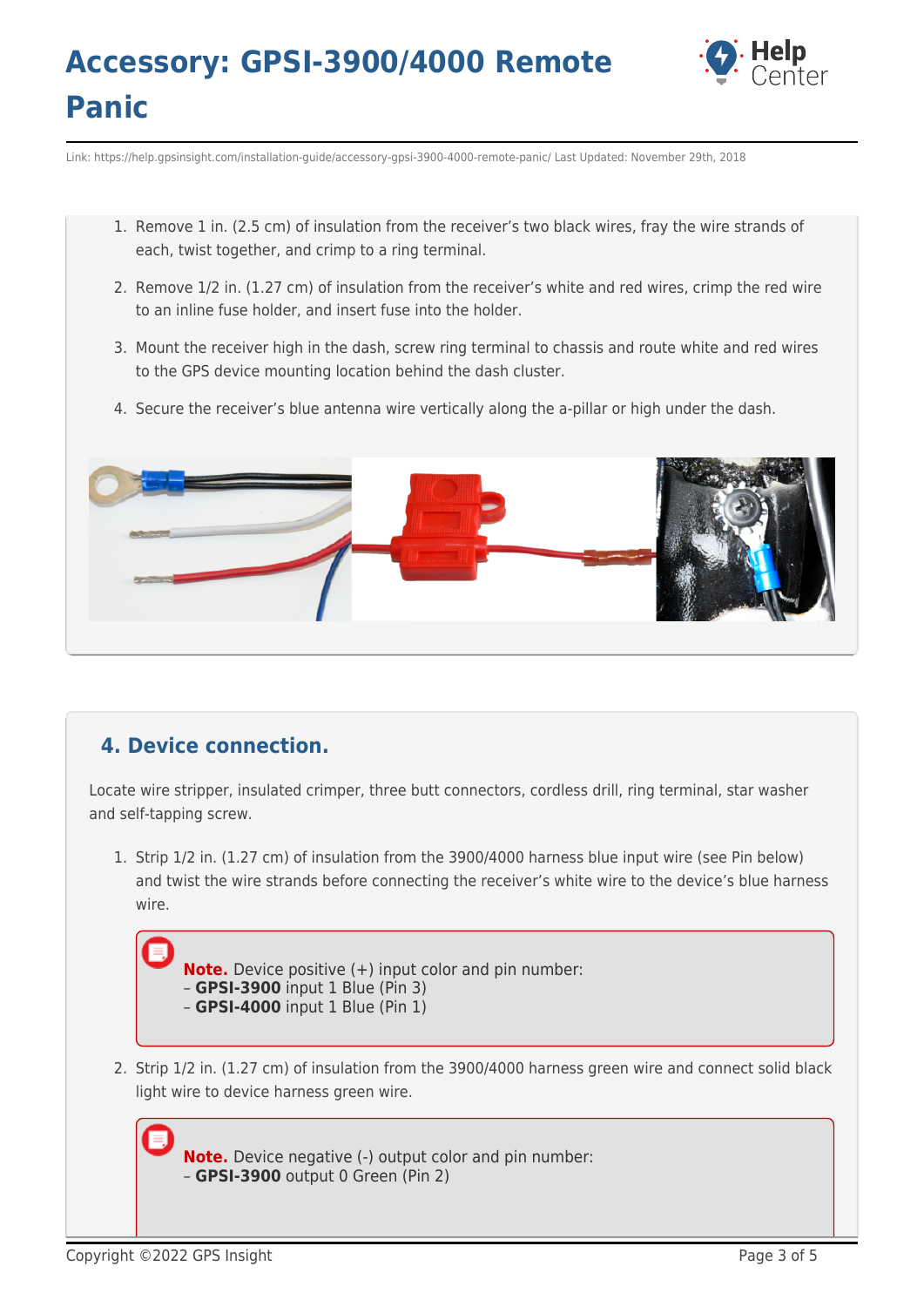

Link: https://help.gpsinsight.com/installation-guide/accessory-gpsi-3900-4000-remote-panic/ Last Updated: November 29th, 2018



- 3. Using the poke and wrap technique, connect both the receiver's and light's red wires to the constant circuit identified in **Installation preparation Step #1.3**.
	- A. Remove 1 in. (2.5 cm) of insulation with a razor knife/wire strippers, and gently poke a nonconductive tool between the exposed wires to create an even loop.
	- B. Remove 1 1/2 in. (4 cm) of insulation from the end of each fuse, twist the wire strands and insert into the loop.
	- C. Squeeze the loop shut, and tightly wrap the bare wire around the exposed wire at least 3 times.
	- D. Fold the wire back and generously wrap electrical tape around the connection, crossing over the insulation on both sides.
	- E. Secure the connection with one cable tie directly over the wire-to-wire connection and another cable tie on a stress loop created 1 in. (2.5 cm) from the connection.